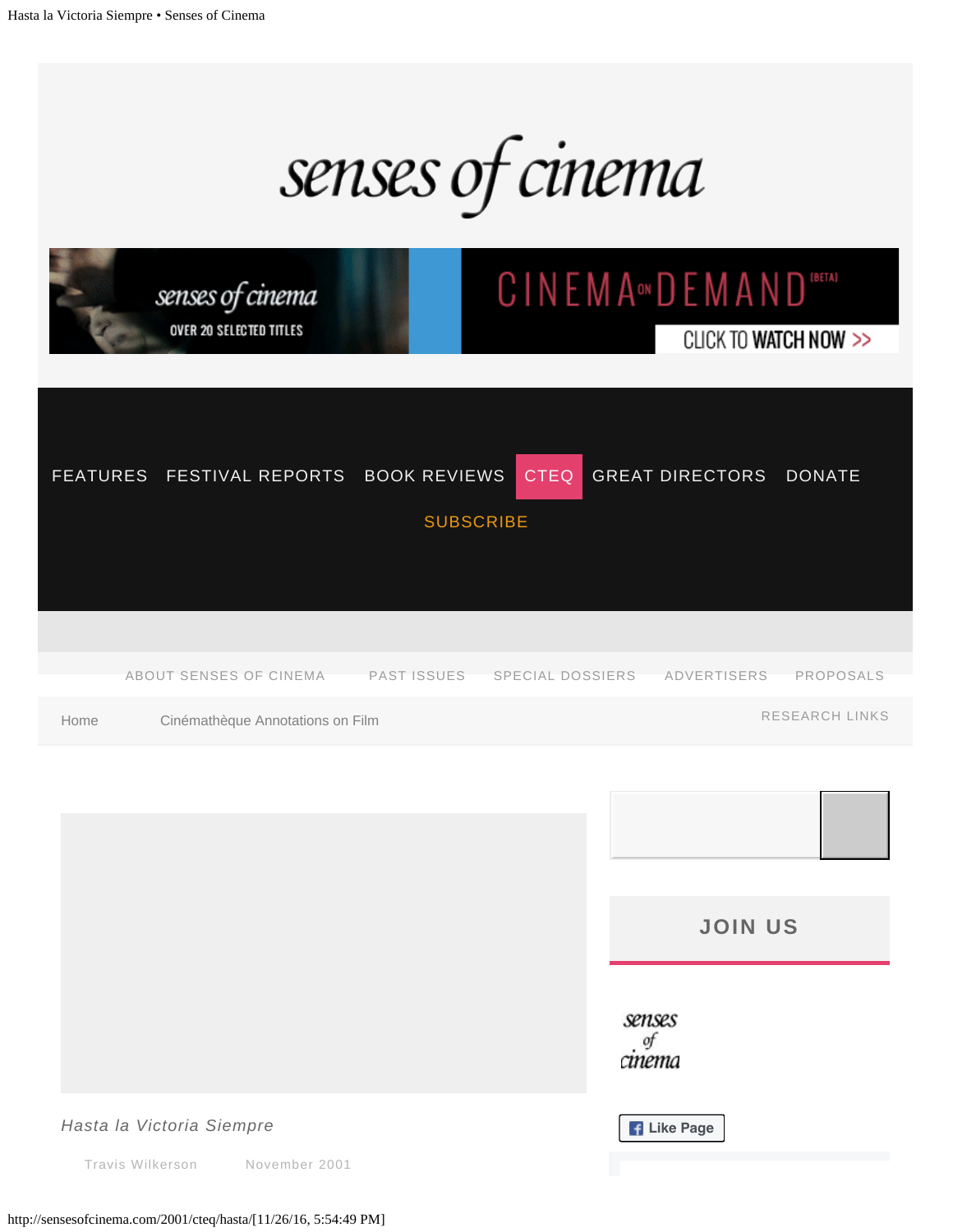Be the first of your friends to like this



[Cinémathèque Annotations on Film](http://sensesofcinema.com/category/cteq/) [Issue 17](http://sensesofcinema.com/issues/issue-17/)

*Hasta la Victoria Siempre* (1967 Cuba 19mins)

**Source**: NLA/CAC **Prod Co**: Instituto Cubano del Artes e Industria Cinematogra **Dir, Scr**: Santiago Alvarez **Ed**: Norman Torrado **Mus**: Heitor Villa-Lobos

For a 'selective' Santiago Alvarez filmography, click [here.](#page-3-0)

\* \* \*

"I don't believe in films for posterity. I make an urgent cinema." [\(1\)](#page-4-0)

– Santiago Alvarez

Though it is among neither his best nor his most consequential works, *Hasta la Victoria Siempre* is nonetheless one of the most exemplary films of Santiago Alvarez's prolific career. The brief film, completed in October of 1967, concerns the circumstances that led to Che Guevara's death at the conclusion of his failed Bolivian guerrilla campaign. It is a pure distillation of the highly unusual conditions of production that shaped Alvarez's filmmaking practice. As such, three aspects of the film's production are particularly noteworthy.

First, *the film had to be made under nearly unbelievable time constraints*. Alvarez was accustomed to working on a very tight schedule. As director of the famed Noticiero ICAIC (the Cuban film institute's supremely innovative newsreel division), Alvarez was often charged with producing short films on breaking news in under a week. In the case of *Hasta…,* the ante was raised by Fidel himself who requested Alvarez produce the film in *under 48 hours*. The founder of 'urgent cinema' was thus confronted with an altogether new measure of urgency.

Second, *the film had to be constructed out of a paucity of relevant material*. News had only just broken of Che's death in Bolivia, so images of his capture and execution had not yet surfaced. There was a scarcity of material on Bolivia in the archives. There was also, surprisingly, very little live footage of Guevara himself. It seems that Latin America's most famous guerilla was camera shy. As a result, the film is constructed chiefly out of four sources of

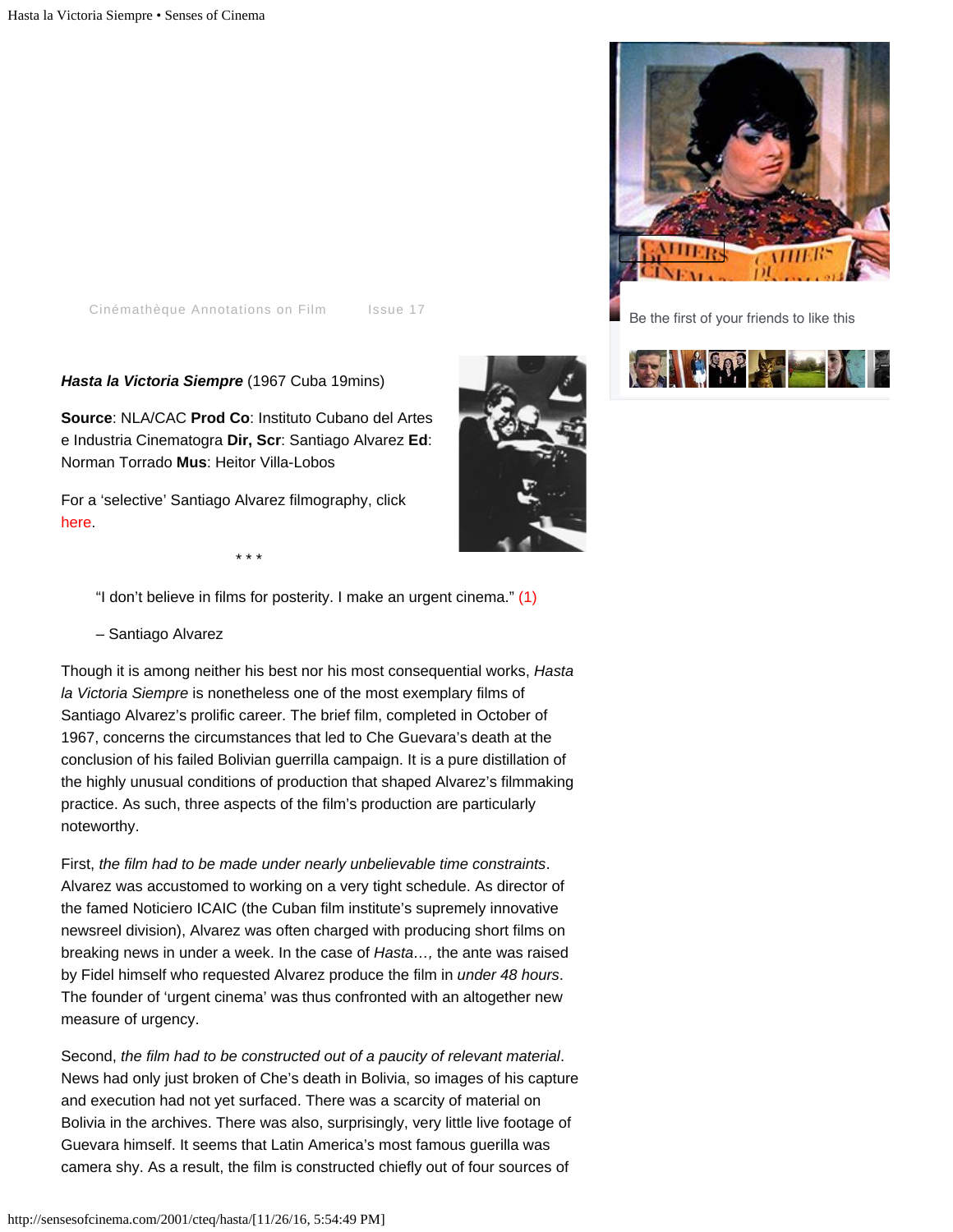visual information: documentary photographs of rural Bolivia and its native inhabitants, images and headlines culled from newspapers on the presence in Bolivia of Che's band of guerillas, three televised speeches by Guevara, and various other images of Che, including a mere handful of moving images.

Ironically, it was Alvarez himself who had thrown down the gauntlet on this matter when he made his famous proclamation: "Give me two photographs, a moviola, and a piece of music; I'll give you a movie." Indeed, in the case of the celebrated *Now* (1965), he'd used this approach to his advantage. The film, a searing indictment of racism in America, was made with less than sixty seconds worth of live footage. The remaining images came from still photographs found in *Life* magazine.

Finally, *the film had to be suitable for mass exhibition*. In the case of distribution alone, Alvarez occupies a peculiar place in the history of the medium. For more than thirty years, the newsreels were shown in advance of features in movie theatres throughout Cuba. [\(2\)](#page-4-1) As such, nearly every filmgoer in the country knew the name of this particular maker of personal political documentaries. And in a country as movie-crazy as Cuba, that's nearly every citizen. But in the case of *Hasta…* the notion of mass exhibition was made literal. Castro had requested that the film be made quickly in order that it be shown at the memorial rally scheduled to take place in two day's time in the Plaza of the Revolution. Before an audience of more than half a million, the film was to serve as opening act for El Jefe's militant eulogy.

Years later, Alvarez would reflect upon the film: "If you look at it now, you can see many defects in it, but I didn't want to smarten it up, and we got it out it in 48 hours, just with the elements we had at hand, photos of Bolivia, archive material of el Che which came out badly when we blew it up but there was noting else." [\(3\)](#page-4-2) Yet, upon examining the film almost 35 years later, one is struck less by the film's obvious limitations than by its considerable achievements.

The opening sequences of photo-stills are animated in a highly dynamic style which is the signature of Alvarez's work: rapid zooms, pans, and dissolves invigorate what could be quite mundane imagery. Wordless and concise, these sequences link disparate elements into a cohesive whole: poverty is connected to American capital, and that capital itself is then connected to the presence of U.S. military 'advisors' in Bolivia.

<span id="page-2-0"></span>The images are then paired with a complex and playful collage of musical styles. Alvarez was a master of matching (or deliberately mismatching) music to image, and once asserted "50% of the value of a film is in the soundtrack." [\(4\)](#page-4-3) These skills are well in evidence in *Hasta…*. The film features a recurring pop-orchestral arrangement alongside interludes of dissonant jazz and patriotic marching songs. There is also one striking instance of silence, underlying the only images of an armed Che in Bolivia. The orchestral piece was arranged by Perez Prado, a defector to the United States. It was used to such profound effect that among the Cubans the song remains inextricably linked with the image of Guevara. The prankster in Alvarez must have delighted in this irony.

Eschewing voiceover altogether, the words come entirely from Guevara's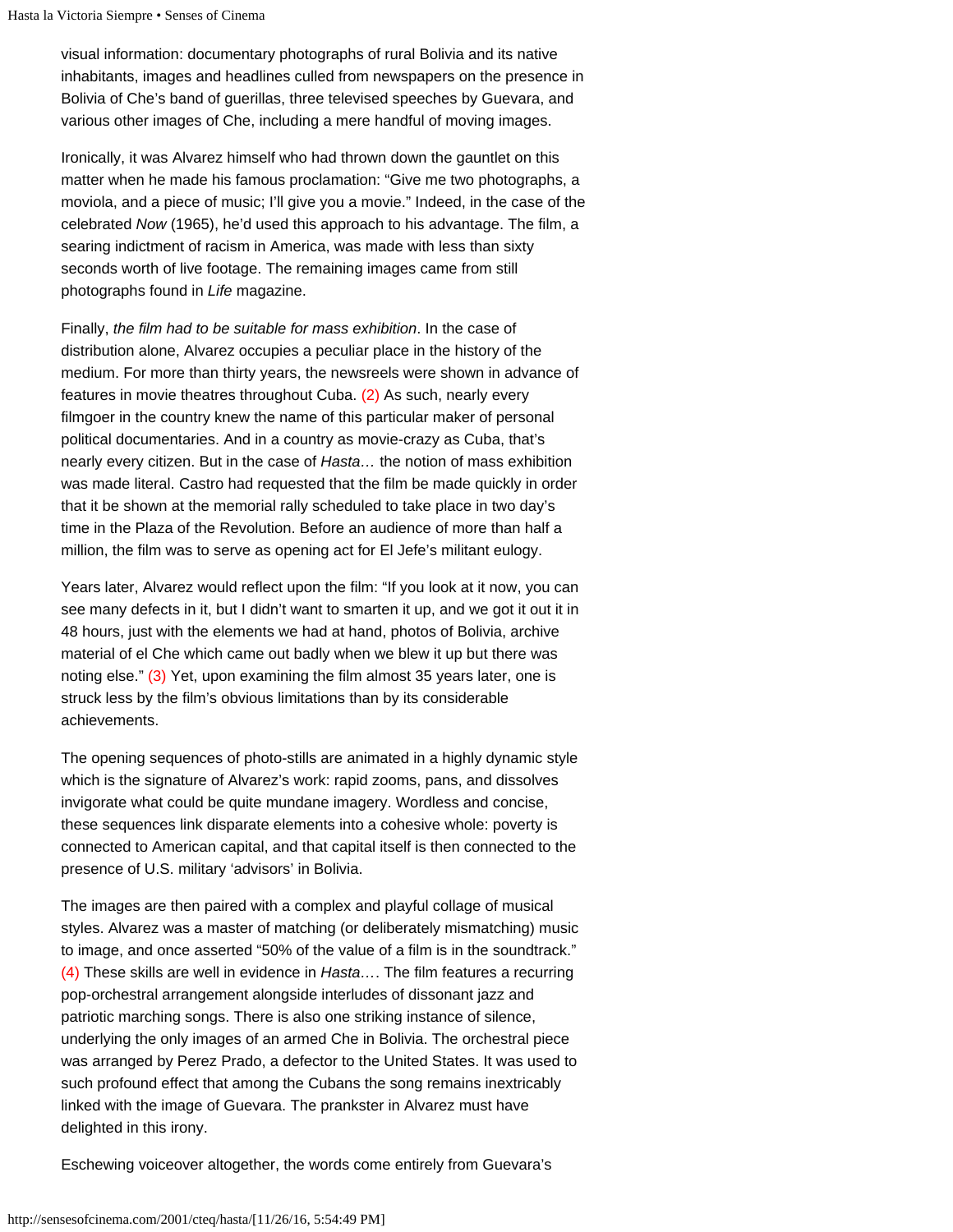speeches. These are delivered, as is typical of Alvarez, in long, unmediated clips. Often criticized for this, Alvarez would quip that it was a small gesture on his part aimed at "countering capitalist consumption patterns." In any event, they are masterful selections. In the space of only a few paragraphs he lays out the trajectory of Guevara's political thought: his political roots, his subsequent embrace of Marxism, his near-fixation on Lumumba and the Congo, and finally his view on the centrality of the struggle of the Vietnamese in the global fight against American domination. Alvarez thus succeeds in rendering Guevara's motivations more opaquely than in virtually any other film on the Bolivian campaign.

Still, there are missteps to be discovered. Alongside the technical defects, there is the unfortunate paroxysm of Kitsch found in the film's final sequence, which features staged images of Che engaged in voluntary labor alongside the music of a patriotic march. Given its subject, the fact that the film fails to express the effervescence of films like *Cerro Pelado* (1966) or *Now* shouldn't come as a surprise. Likewise, time constraints made it impossible to equal the innovatory rupture of a film like *79 Springtimes* (1969). These factors also rule out the descriptive poetics found in such works as *Hanoi, Tuesday the 13 th*(1967) or *The Forgotten War* (1967). But what is most peculiar is the relative emotional equanimity of the film, particularly given the occasion for its making.

Six years later in 1973, under similar material and time constraints, Alvarez would produce *El Tigre* in immediate response to the American-backed coup in Chile. The resulting film was Alvarez's most purely mournful, and one of his most devastating. Yet that film is virtually unknown while *Hasta…* remains one of Alvarez's most familiar works. In the intervening years, the world had turned its eyes from Cuban cinema, decreeing its golden era had passed. Yet this critical lapse ought not to obscure the considerable achievements of *Hasta…*. And one thing is certain; even now the film vibrates with the unflagging energy by which it was produced.

One final note. There is a chilling foreshadowing near the film's midpoint. Guevara intones that Imperialism is a bestializing force, pressing them to destroy "every revolutionary, down to *the last image*." Paradoxically, it is really only the image of Che, now emblazoned upon countless trinkets, which has endured, while nearly everything he believed in has been vanquished and dispatched. Excepting of course, the Cuban revolution itself, and the accidentally timeless films of Santiago Alvarez. In this newest age of barbarism, we need them more than ever.

<span id="page-3-0"></span>A selective filmography of Santiago Alvarez (he directed more than 600 films) compiled by the author

| 1961 | Muerte al invasor ( <i>Death to the Invaders</i> ) made with T.G. Alea |
|------|------------------------------------------------------------------------|
| 1963 | El barbaro del ritmo (Top Man in Rhythm), Ciclon (Hurricane)           |
| 1965 | <b>Now</b>                                                             |
| 1966 | Cerro Pelado                                                           |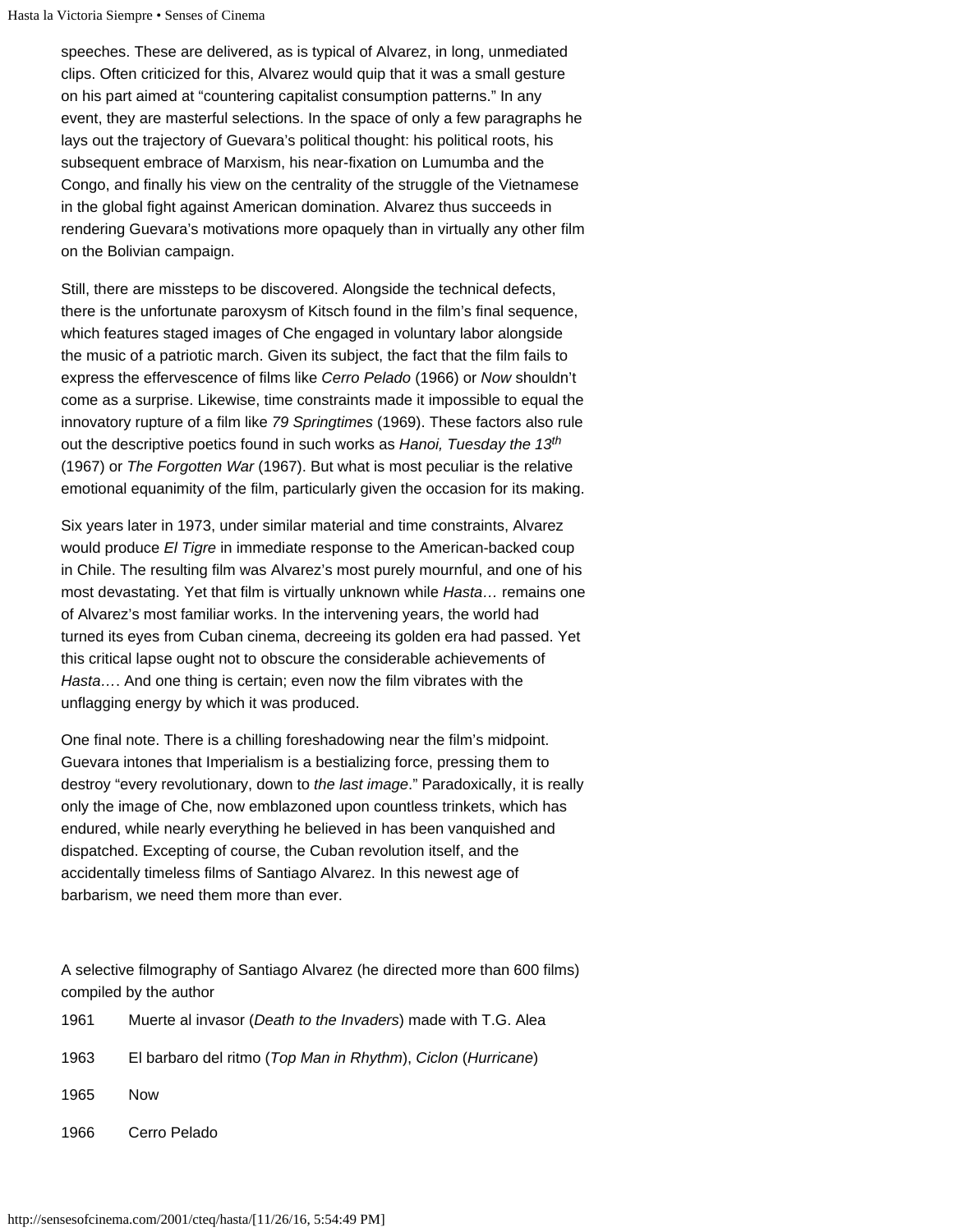1967 La guerra olvidado (*The Forgotten War*), *Hanoi, martes 13* (*Hanoi Tuesday 13th*), *Hasta la victoria siempre* (*Always Until Victory*)

1968 LBJ

1969 Despegue a las 18:00 (*Take-off at 18:00*), *79 primavera*s (*79 Springtimes*)

1970 Once por cero (*Eleven to zero*), *Piedra sobre piedra* (*Stone upon Stone*), *El sueno del pongo* (*The Servant's Dream*)

1971 Como, por que y para que se asesina un general? (*How, Why and What For is a General Assassinated?*), *La estampida* (*The Stampede*), *El drama de Nixon* (*The Drama of Nixon*)

1972 De America soy hijo…y a ella de debo (*I am a Son of America… am I am Indebted to it*)

1973 El tigre salto y mato, pero morira…morira (*The Tiger Leaps and Kills but It Will Die…It Will Die*)

1975 Abril de Vietnam en el ano del gato (April in Vietnam in the Year of the Cat), *El primer delegad*o (*The First Delegate*)

1976 Los dragones de Ha Long (*The Dragons of Ha Long*)

1977 Mi hermano Fidel (*My Brother Fidel*)

1980 La guerra necesaria (*The Necessary War*)

**Endnotes** 

<span id="page-4-0"></span>1. This statement is taken from a video interview conducted by the Brazilian journalist Amir Labaki.

<span id="page-4-1"></span>2. Alvarez was making relatively personal and quite experimental films for weekly mass exhibition. This practice continued into the early 1990s, substantially later than most newsreels elsewhere in the world.

<span id="page-4-2"></span>3. *BFI Dossier Number 2: Santiago Alvarez* (London: BFI, 1980) 19

<span id="page-4-3"></span>4. "5 Frames are 5 Frames, Not 6 but 5," *Cineaste* 6.4 (197?): 20.

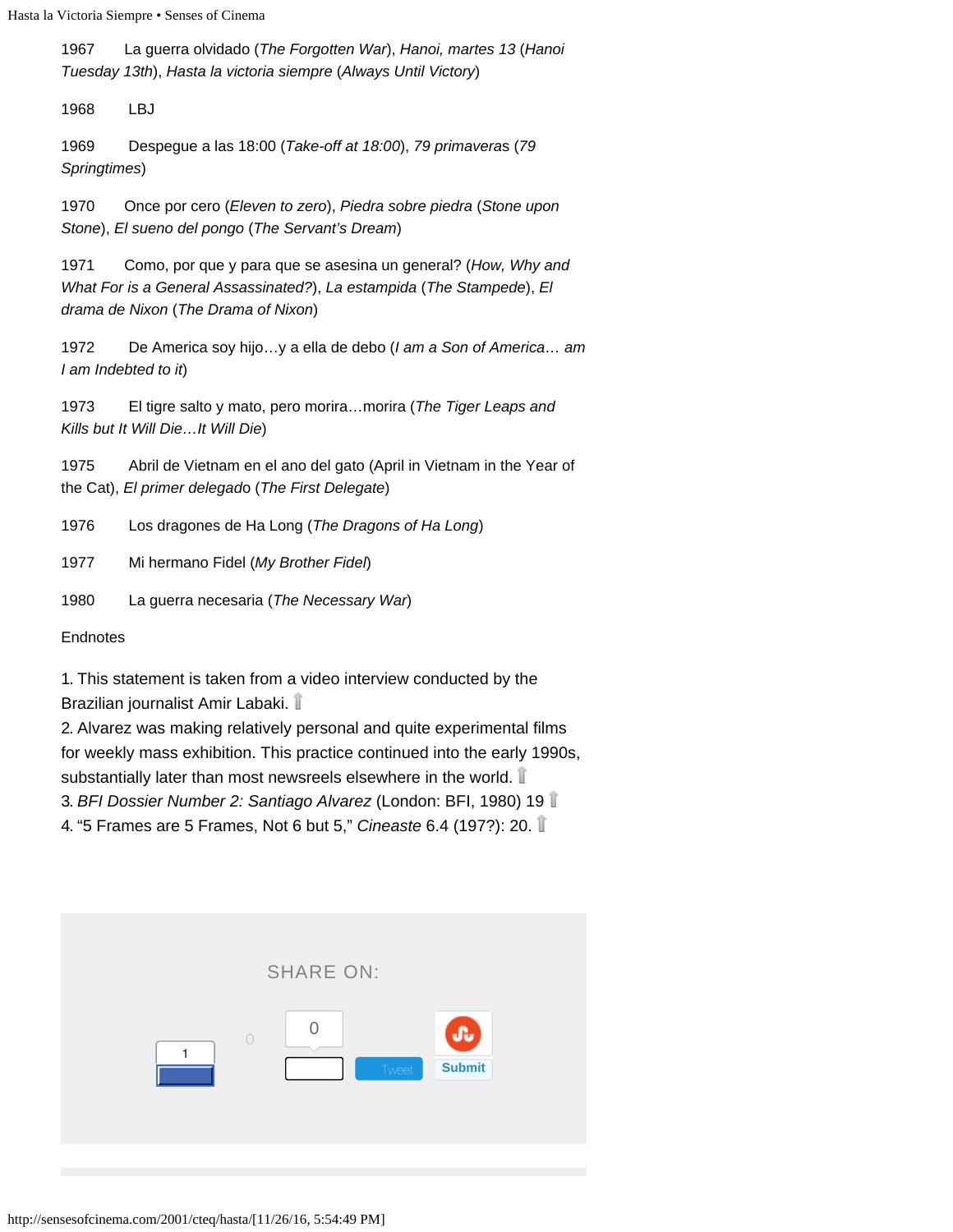[Welcome to Issue 16 of our](http://sensesofcinema.com/2001/editorial/16index/) [journal!](http://sensesofcinema.com/2001/editorial/16index/)

[The Pusan International](http://sensesofcinema.com/2001/festival-reports/pusan/) [Film Festival – Mature and](http://sensesofcinema.com/2001/festival-reports/pusan/) [Independent](http://sensesofcinema.com/2001/festival-reports/pusan/)

## ABOUT THE AUTHOR

## [Travis Wilkerson](http://sensesofcinema.com/author/travis-wilkerson/)

Travis Wilkerson is a Michigan-based filmmaker. His films include *Accelerated Development: In the Idiom of Santiago Alvarez* (1999), and the ongoing series, *National Archive*.

## RELATED POSTS